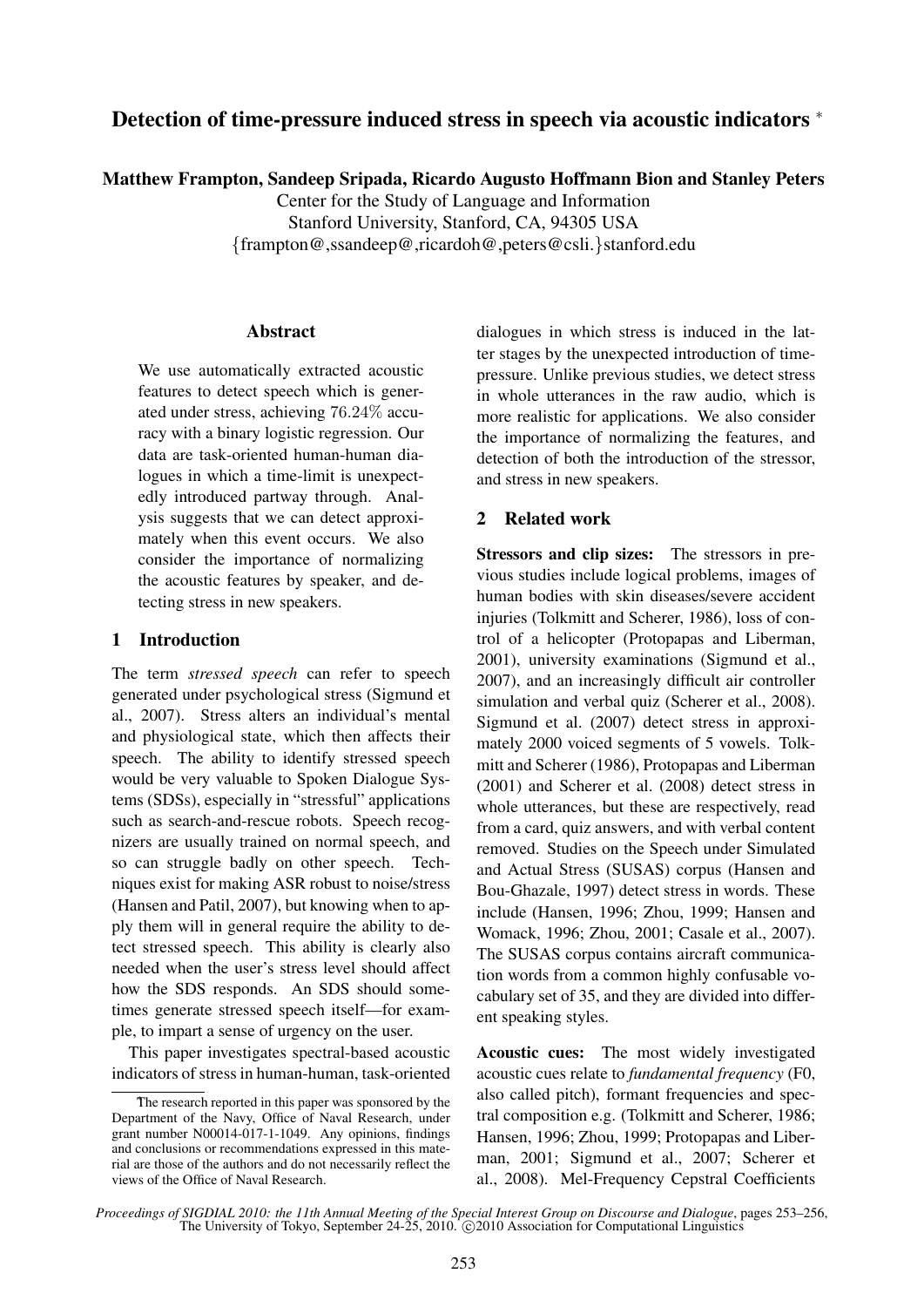| Category              | <b>Examples</b>                                                                             |
|-----------------------|---------------------------------------------------------------------------------------------|
| F0-related            | Median, mean, minimum, time of minimum as $%$ thr' clip, max, time of max as $%$ thr' clip, |
|                       | range (max-min), standard deviation, mean absolute slope,                                   |
|                       | mean slope without octave jumps, number of voiced frames.                                   |
| Intensity-related     | Median, mean, minimum, time of minimum as % thr' clip, max, time of max as % thr' clip,     |
|                       | range (max-min), standard deviation.                                                        |
| Formant-related       | Mean, minimum, time of minimum as $%$ through clip, max, time of max as $%$ through clip,   |
| $(for F1-F3)$         | range (max-min).                                                                            |
| Spectral tilt-related | Mean, minimum, maximum, range (max-min).                                                    |

Table 1: The acoustic features which are extracted from the audio clips using Praat (Boersma and Weenink, 2010).

 $(MFCCs)^1$  and Teager Energy Operator  $(TEO)^2$ (Kaiser, 1990) based features have also been considered e.g. (Hansen and Womack, 1996; Zhou, 2001; Casale et al., 2007).

Features of all these types have proved useful in detecting stressed speech. The classification methods employed are various, including a traditional binary hypothesis detection-theory method (Zhou, 1999) and neural networks (Hansen and Womack, 1996; Scherer et al., 2008), while Casale et al. (2007) used genetic algorithms for feature selection. Of the two more recent studies which detected stress in whole utterances, Protopapas and Lieberman found that mean and maximum F0 within an utterance correlate highly with subject stress ratings, and Scherer et al.'s neural network outperformed a human baseline. Note that findings/results in these and other previous studies are not directly comparable with our own, because we detect stress in whole utterances in raw audio.

## 3 Data

The original data (Eberhard et al., 2010) are 4 task-oriented dialogues between 2 native Englishspeaking participants. Hence there are 8 speakers in total (7 male, 1 female), and the dialogues contain 263, 172, 228 and 210 utterances respectively.

During a dialogue, the participants (the *director* and *member*) are on a floor with corridors and rooms that contain various colored boxes. The director stays in one room, and gives task instructions via walkie-talkie to the member, providing directions with a map which is partially complete and accurate for box locations. The tasks are locating boxes which are unmarked on the map, and transferring blocks between and retrieving specified boxes. Initial instructions do not mention a

time limit, but at the end of the  $7<sup>th</sup>$  minute, the director is given a timer and told there are 3 minutes to complete the current tasks, plus one new task.

We use the Nuance speech recognizer (V. 9.0) to end-point each dialogue's audio signal, and the resulting clips are mostly 1 to 3 seconds. In preliminary experiments (not reported), denoising seemed to remove acoustic information which is indicative of stress. Hence we use raw audio.

**Stressed speech:** For present purposes, we assume that all speech after the introduction of the time limit is stressed. Hence 448 of the 663 audio clips in our experimental data are unstressed, and 215 are stressed. In future we plan to use the *Amazon Mechanical Turk* to obtain perceived stress ratings on a scale with more gradations.

#### 4 Experiments

Acoustic features: We use Praat (Boersma and Weenink, 2010) to compute *F0*, *intensity*, *formant* and *spectral tilt-related* features for each clip (Table 1). F0 (pitch) corresponds to the rate of vocal cord vibration in Hertz (*Hz*), and Intensity, to the sound's loudness in decibels (*dB*), (derived from the amplitude or increase in air pressure). A formant is a concentration of acoustic energy around a particular frequency in the speech wave. There are several, each corresponding to a resonance in the vocal tract, and we consider the lowest three (*F1-F3*). Spectral tilt measures the difference in energy between the  $1^{st}$  and  $2^{nd}$  formants, and so estimates the degree to which energy at the fundamental dominates in the glottal source waveform.

Comparing different normalization methods: We evaluate binary logistic regression models with 10-fold cross-validation, and try the following 4 methods for normalizing each clip's acoustic features according to its speaker.

• *Maximum normalization*: Due to the possibility of outliers, we divide each feature value

<sup>&</sup>lt;sup>1</sup>MFCCs model the human auditory system's nonlinear filtering in measuring spectral band energies.

 $2$ The TEO is a nonlinear operator which uses mechanical and physical considerations to extract the signal energy.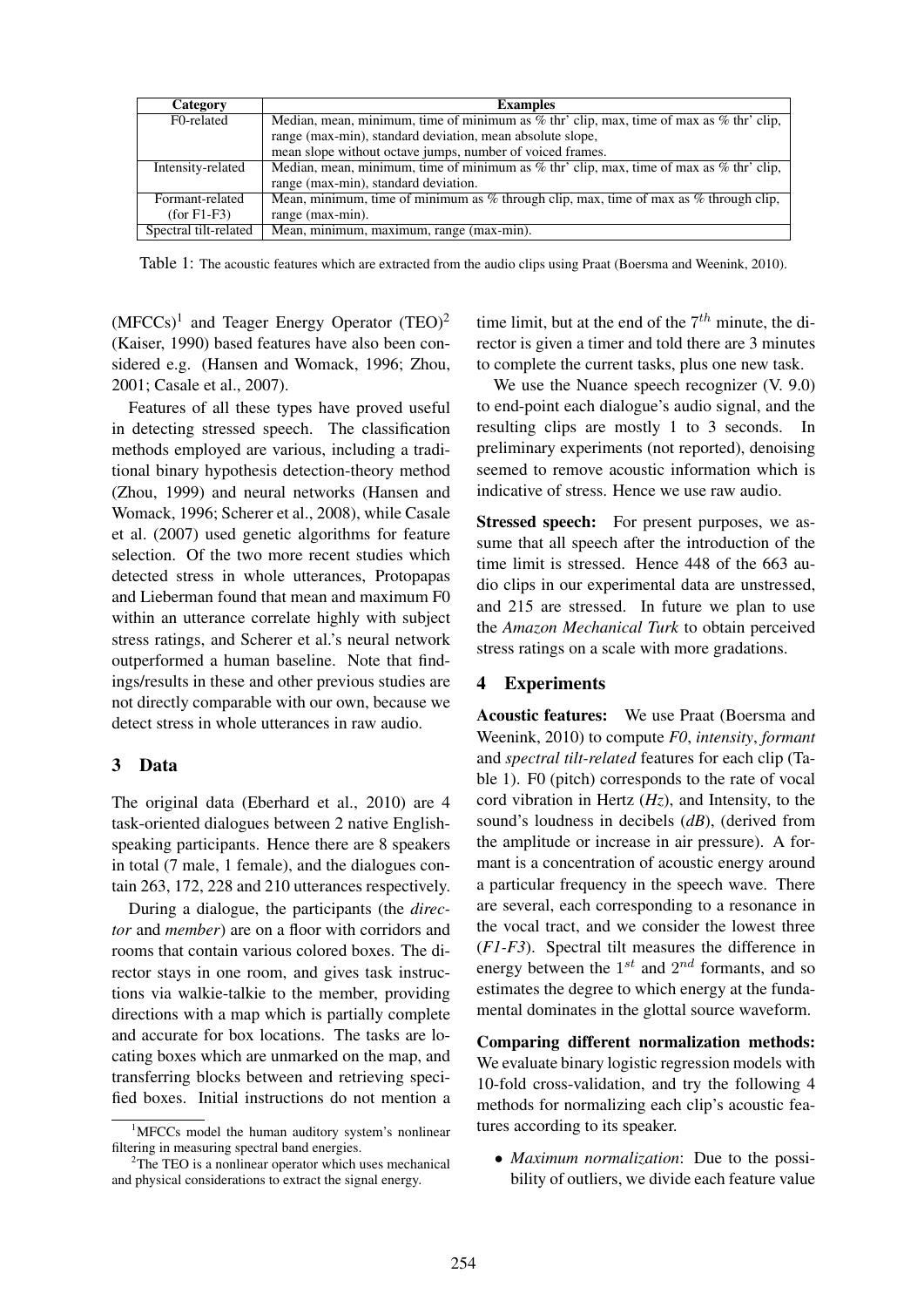| <b>Normalization</b>  | % Accuracy |         | US % correct |          | S % correct |        | <b>MCB</b> |        |
|-----------------------|------------|---------|--------------|----------|-------------|--------|------------|--------|
| Maximum normalization | 74.4       | (74.25) | 86.67        | (85.05)  | 48.5        | (54.3) | 67.8       | (67.1) |
| Z-score               | 73.5       | (73.78) | 84.89        | (84.12)  | 49.53       | (52.7) | 67.8       | (67.1) |
| <b>US</b> Average     | 75.61      | (76.24) | 86.63        | (86.2)   | 53.5        | (55.9) | 67.8       | (67.1) |
| S Average             | 75.31      | (75)    | 84.67        | (84.375) | 55.6        | (55.9) | 67.8       | (67.1) |
| No normalization      | 68.52      | (70.45) | 84.34        | (82.8)   | 37.4        | (45.2) | 67.8       | (67.1) |

Table 2: Binary logistic regression 10-fold cross validation with different feature normalization approaches: Scores within brackets are when the female speaker data is removed; S = Stressed, US = Unstressed, MCB = Majority Class Baseline.

by the  $95<sup>th</sup>$  percentile value for that feature, rather than the maximum.

- *Z-score*: Using the mean and standard deviation for each feature, the feature vector is converted to  $Z$ -scores<sup>3</sup>.
- *Unstressed (US) average*: Each feature is normalized by its mean value in the unstressed region.
- *Stressed (S) average*: Each feature is normalized by its mean value in the stressed region.

Table 2 shows the results. All those generated with feature normalization are significantly better ( $p < 0.005$ ) than the majority class baseline (MCB), (i.e. classifying all utterances as unstressed). Without normalization, the overall accuracy drops about 5—6%, and the stressed speech class about 11—18%. Different normalization methods do not produce very different results, but US average gives the best overall accuracy  $(75.61\%)$ . When we remove the female speaker, this increases to 76.24%, and feature normalization remains important.

We also tested our assumption that the speech before and after the introduction of time-pressure is unstressed and stressed respectively, by checking that they really are different. As before, we considered 7 minutes unstressed, and 3 stressed, and used US average normalization. However we now assigned different minutes to the unstressed and stressed categories: first we swapped the  $6^{th}$ and  $8^{th}$ , then also the  $5^{th}$  and  $9^{th}$ , and then also the  $7<sup>th</sup>$  and  $10<sup>th</sup>$ . As a result, classification accuracy dropped, (to 75%, then 68.71%, then 67.66%), which supports our assumption.

Feature contribution analysis: Table 3 shows the US average normalized features with *information gain* greater than zero. Intensity and pitch features are ranked most predictive (i.e. maximum

and mean intensity, and mean and median pitch), but *Spectral tilt mean* and a couple of formant features are also predictive. In general, higher values for the most predictive pitch and intensity features (e.g. *Intensity max* and *Pitch mean*) seem to indicate stress. An interaction term for *Intensity max* and *Pitch mean* caused a significant improvement in the fit of the model—the  $\chi^2$  value (or change in the -2 Log likelihood) was  $4.952 (p < 0.05)$ .

| Feature                 | Info. Gain |
|-------------------------|------------|
| Intensity max           | .101       |
| Pitch mean              | .099       |
| Intensity mean          | .099       |
| Pitch median            | .088       |
| Pitch max               | .059       |
| Intensity min           | .046       |
| Spectral tilt mean      | .042       |
| Pitch min               | .041       |
| F1 min                  | .038       |
| <b>Intensity</b> range  | .034       |
| Intensity std. dev.     | .033       |
| F <sub>3</sub> range    | .033       |
| <b>Intensity</b> median | .031       |

Table 3: Unstressed average normalized features ranked by information gain.

Detecting the introduction of the stressor: Figure 1 shows the percentage of audio clips in each minute that were classified as stressed. As we would hope, there is a dramatic increase from the  $7<sup>th</sup>$  to the  $8<sup>th</sup>$  minute (around 20% to over 50%). Such an increase could be used to detect the introduction of the stressor, time-pressure.

Detecting stress in new speakers: To detect stressed speech in new speakers, we evaluate the logistic regression with an 8-fold cross-validation, in each fold training on 7 speakers, and testing on the other. We apply US average normalization, initially with the average values for the new speaker's unstressed speech, and then with the average values in unstressed speech across all "seen" speakers (speakers in the training set). Evaluation scores (Table 4) are now lower, especially for the latter approach, but the former remains significantly

 $3A$  Z-score indicates the number of standard deviations between an observation and the mean.